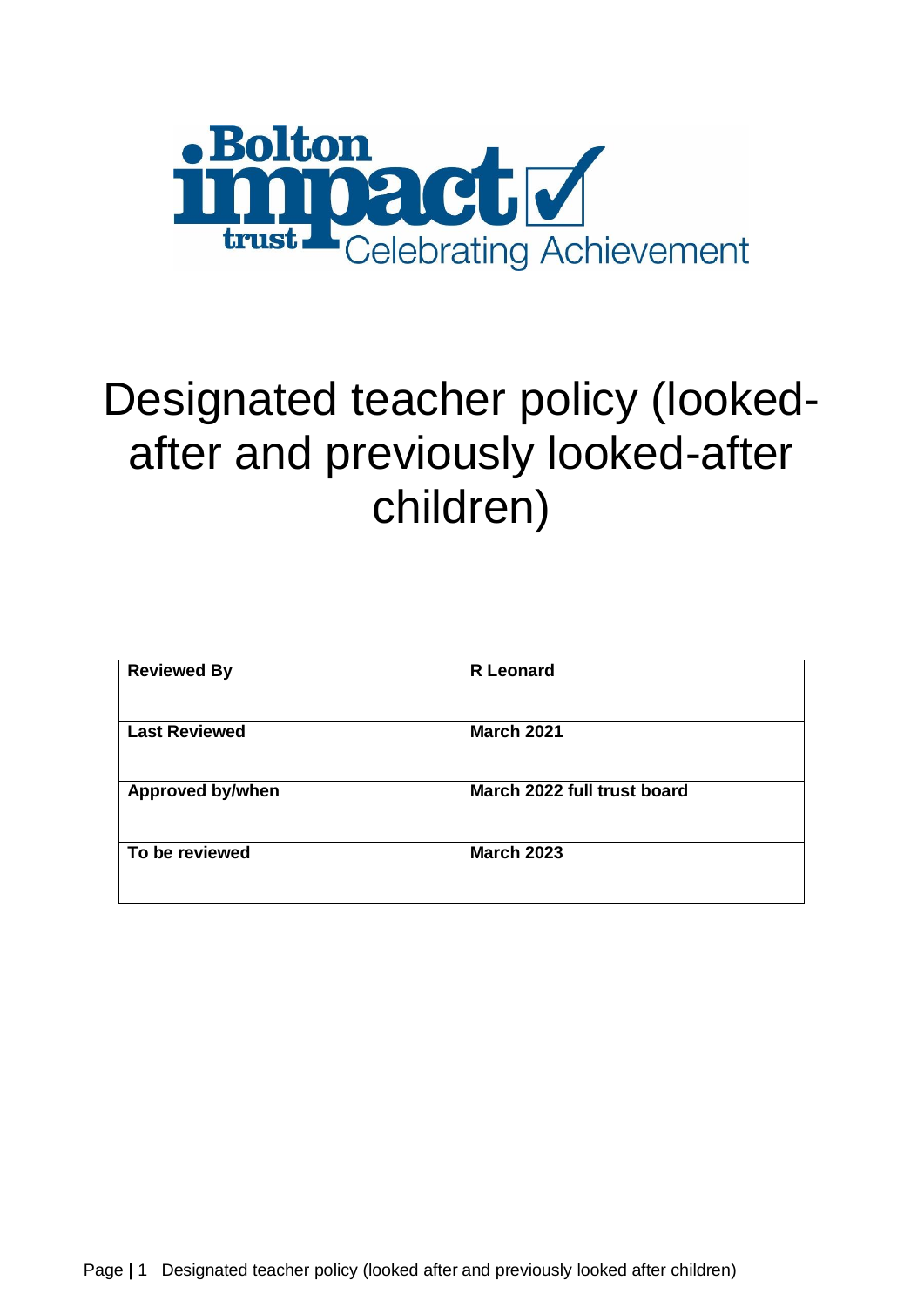## **Contents**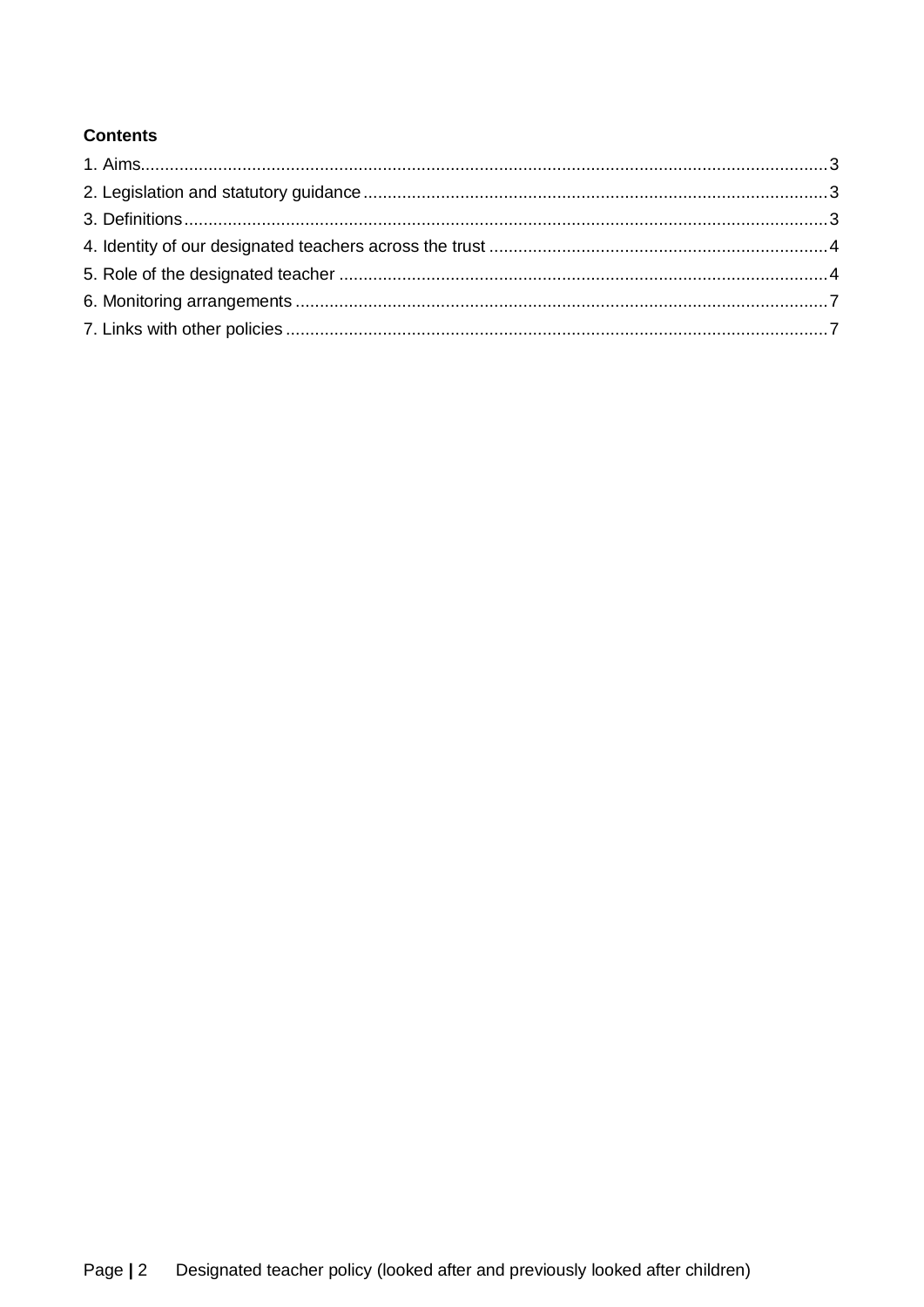## <span id="page-2-0"></span>**1. Aims**

The trust aims to ensure that:

- A suitable member of staff is appointed as the designated teacher for looked-after and previously looked-after children at each academy
- The designated teacher promotes the educational achievement of looked-after and previously looked-after children, and supports other staff members to do this too
- Staff, parents, carers and guardians are aware of the identity of the designated teacher, how to contact them and what they are responsible for

## <span id="page-2-1"></span>**2. Legislation and statutory guidance**

This policy is based on the Department for Education's [statutory guidance on the designated teacher for](https://www.gov.uk/government/publications/designated-teacher-for-looked-after-children)  [looked-after and previously looked-after children.](https://www.gov.uk/government/publications/designated-teacher-for-looked-after-children)

It also takes into account [section 2E](http://www.legislation.gov.uk/ukpga/2010/32/section/2E) of the Academies Act 2010.

This policy complies with our funding agreement and articles of association.

#### <span id="page-2-2"></span>**3. Definitions**

**Looked-after children** are registered pupils that are:

- $\blacktriangleright$  In the care of a local authority, or
- Provided with accommodation by a local authority in the exercise of its social services functions, for a continuous period of more than 24 hours

**Previously looked-after children** are registered pupils that fall into either of these categories:

- $\geq$  They were looked after by a local authority but ceased to be as a result of any of the following:
	- 1. A child arrangements order, which includes arrangements relating to who the child lives with and when they are to live with them
	- 2. A special guardianship order
	- 3. An adoption order

They appear to the local governing board to have:

- 1. Been in state care in a place outside of England and Wales because they would not have otherwise been cared for adequately, and
- 2. Ceased to be in that state care as a result of being adopted

**Personal education plan (PEP)** is part of a looked-after child's care plan that is developed with the pupil's academy. It forms a record of what needs to happen and who will make it happen to ensure the child reaches their full potential.

**Virtual school head (VSH)** is a local authority officer responsible for promoting the educational achievement of their authority's looked-after children, working across schools to monitor and support these pupils as if they were in a single school. The VSH is also responsible for providing information and advice to schools, parents and guardians in respect of previously looked-after children.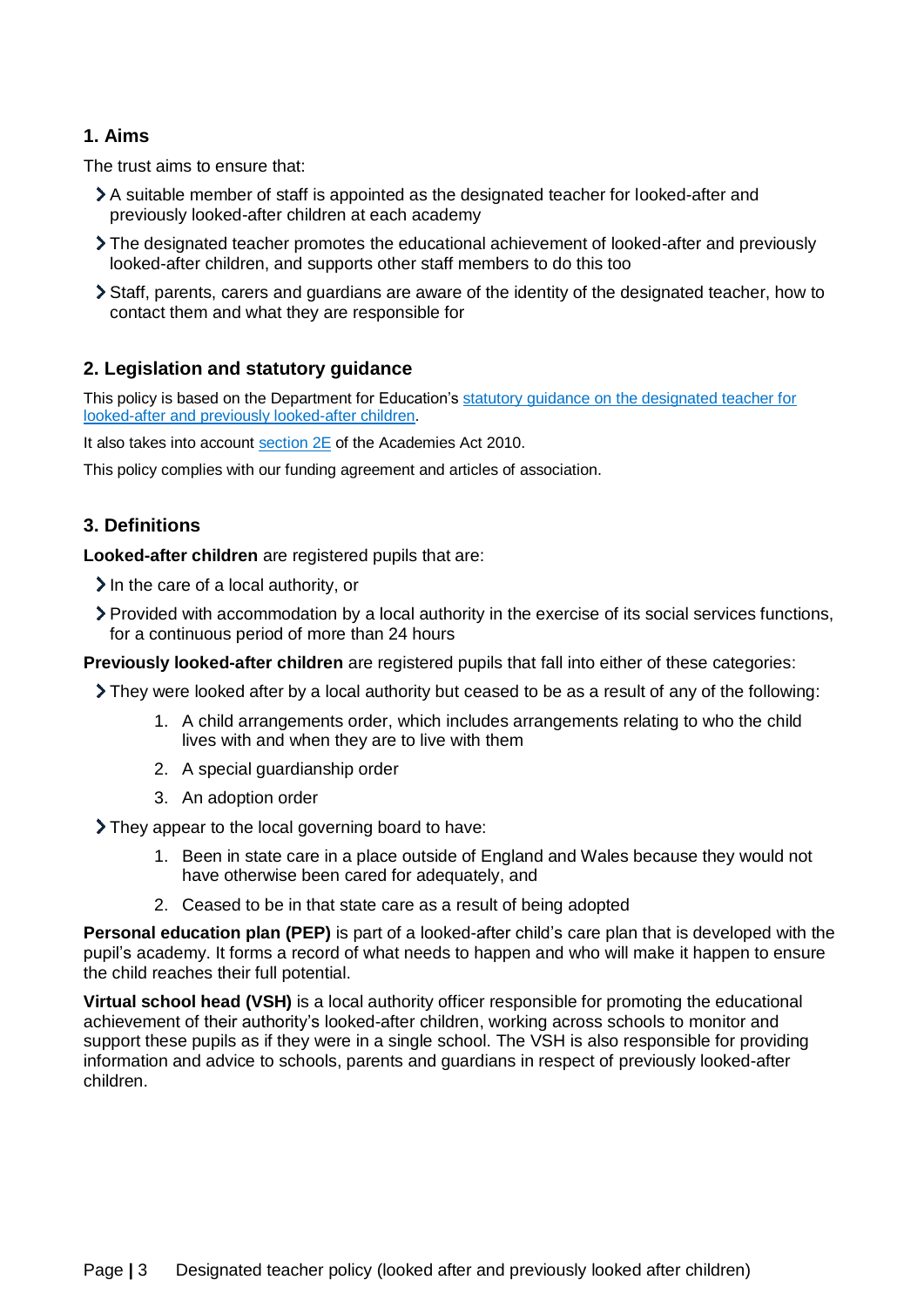## <span id="page-3-0"></span>**4. Identity of our designated teachers across the trust**

| <b>Academy</b>                 | <b>Designated Teacher</b> | <b>Contact Number</b> |
|--------------------------------|---------------------------|-----------------------|
| <b>Forwards Centre</b>         | <b>Chris Fielding</b>     | 01204 333660          |
| <b>Youth Challenge Primary</b> | Louise Buchanan           | 01204 338557          |
| Youth Challenge Secondary      | Nick Hockenhull           | 01204 333872          |
| Park School                    | <b>Kiran Peart</b>        | 01204 333700          |
| Lever Park                     | Danielle France           | 01204 332666          |

Our designated teachers takes lead responsibility for promoting the educational achievement of looked-after and previously looked-after children within each of our academies. They are your initial point of contact for any of the matters set out in the section below.

## <span id="page-3-1"></span>**5. Role of the designated teacher**

#### **5.1 Leadership responsibilities**

The designated teacher will:

- Act as a central point of initial contact within their academy for any matters involving lookedafter and previously looked-after children
- Promote the educational achievement of every looked-after and previously looked-after child on roll by:
	- 1. Working with VSHs
	- 2. Promoting a whole school culture where the needs of these pupils matter and are prioritised
- Take lead responsibility for ensuring academy staff understand:
	- 1. The things which can affect how looked-after and previously looked-after children learn and achieve
	- 2. How the whole academy supports the educational achievement of these pupils
- Contribute to the development and review of academy and trust policies to ensure they consider the needs of looked-after and previously looked-after children
- Promote a culture in which looked-after and previously looked-after children are encouraged and supported to engage with their education and other school activities
- Act as a source of advice for teachers about working with looked-after and previously looked-after children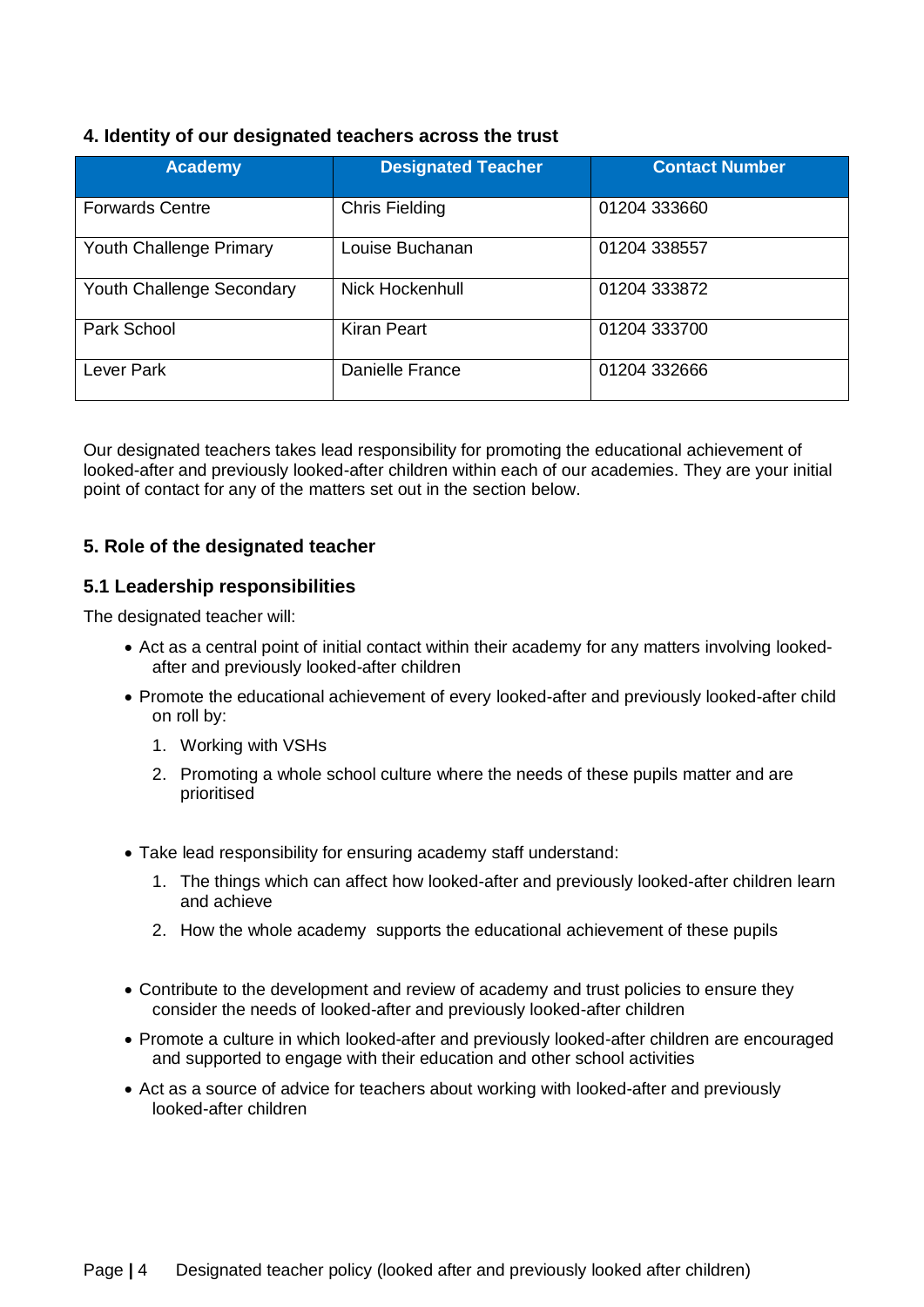- Work directly with looked-after and previously looked-after children and their carers, parents and guardians to promote good home-school links, support progress and encourage high aspirations
- Have lead responsibility for the development and implementation of looked-after children's PEPs
- Work closely with the academy designated safeguarding lead (if the LAC teacher is not the DSL) to ensure that any safeguarding concerns regarding looked-after and previously looked-after children are quickly and effectively responded to
- Involve parents and guardians of previously looked-after children in decisions affecting their child's education

#### **5.2 Supporting looked-after children**

The designated teacher will:

- Make sure looked-after children's PEPs meet their needs by working closely with other teachers to assess each child's specific educational needs
- Have overall responsibility for leading the process of target-setting in PEPs
- Monitor and track how looked-after children's attainment progresses under their PEPs
- If a child is not on track to meet their targets, be instrumental in agreeing the best way forward with them in order to make progress, and ensure that this is reflected in their PEP
- Ensure the identified actions of PEPs are put in place
- During the development and review of PEPs, help the academy and relevant local authority decide what arrangements work best for pupils
- Ensure that:
	- A looked-after child's PEP is reviewed before the statutory review of their care plan this includes making sure the PEP is up to date and contains any new information since the last PEP review, including whether agreed provision is being delivered
	- PEPs are clear about what has or has not been taken forward, noting what resources may be required to further support the child and from where these may be sourced
	- The updated PEP is passed to the child's social worker and VSH ahead of the statutory review of their care plan
	- Transfer a looked-after child's PEP to their next school or college, making sure it is up to date and that the local authority responsible for looking after them has the most recent version

#### **5.3 Supporting both looked-after children and previously looked-after children**

The designated teacher will:

- Ensure the specific needs of looked-after and previously looked-after children are understood by staff and reflected in how the academy uses pupil premium funding
- Work with VSHs to agree how pupil premium funding for looked-after children can most effectively be used to improve their attainment
- Help raise the awareness of parents and guardians of previously looked-after children about pupil premium funding and other support for these children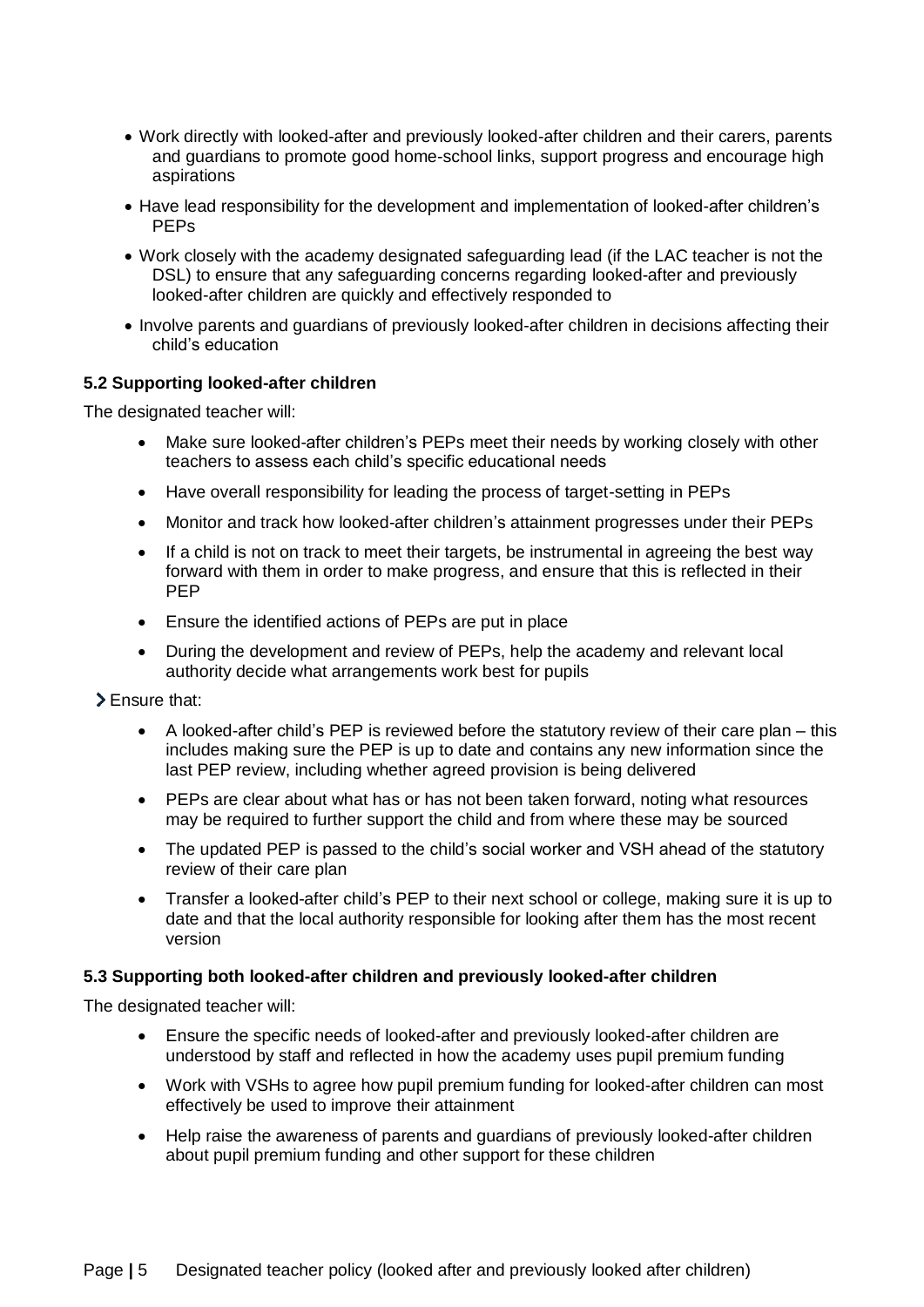- Play a key part in decisions on how pupil premium funding is used to support previously looked-after children
- Encourage parents' and guardians' involvement in deciding how pupil premium funding is used to support their child, and be the main contact for queries about its use
- Ensure teachers have awareness and understanding of the specific needs of looked-after and previously looked-after children in areas like attendance, homework, behaviour and future career planning
- Be aware of the special educational needs (SEN) of looked-after and previously lookedafter children, and make sure teachers also have awareness and understanding of this
- Ensure the [SEND code of practice,](https://www.gov.uk/government/publications/send-code-of-practice-0-to-25) as it relates to looked-after children, is followed
- Make sure PEPs work in harmony with any education, health and care (EHC) plans that a looked-after child may have
- Ensure that, with the help of VSHs, they have the skills to identify signs of potential SEN issues in looked-after and previously looked-after children, and know how to access further assessment and support where necessary
- Ensure that they and other staff can identify signs of potential mental health issues in looked-after and previously looked-after children and understand where the school can draw on specialist services
- Put in place robust arrangements to have strengths and difficulties questionnaires (SDQs) completed for looked-after children, and use the results of these SDQs to inform PEPs
- Put in place mechanisms for understanding the emotional and behavioural needs of previously looked-after children

## **5.4 Relationships beyond the school**

The designated teacher will:

- Proactively engage with social workers and other professionals to enable the academy to respond effectively to the needs of looked-after and previously looked-after children
- Discuss with social workers how the academy should engage with birth parents, and ensure the academy is clear about who has parental responsibility and what information can be shared with whom
- Be open and accessible to parents and guardians of previously looked-after children and encourage them to be actively involved in their children's education
- Proactively build relationships with local authority professionals, such as VSHs and SEN departments
- Consider how the academy works with others outside of the academy to maximise the stability of education for looked-after children, such as:
	- 1. Finding ways of making sure the latest information about educational progress is available to contribute to the statutory review of care plans
	- 2. Ensuring mechanisms are in place to inform VSHs when looked-after children are absent without authorisation and work with the responsible authority to take appropriate safeguarding action